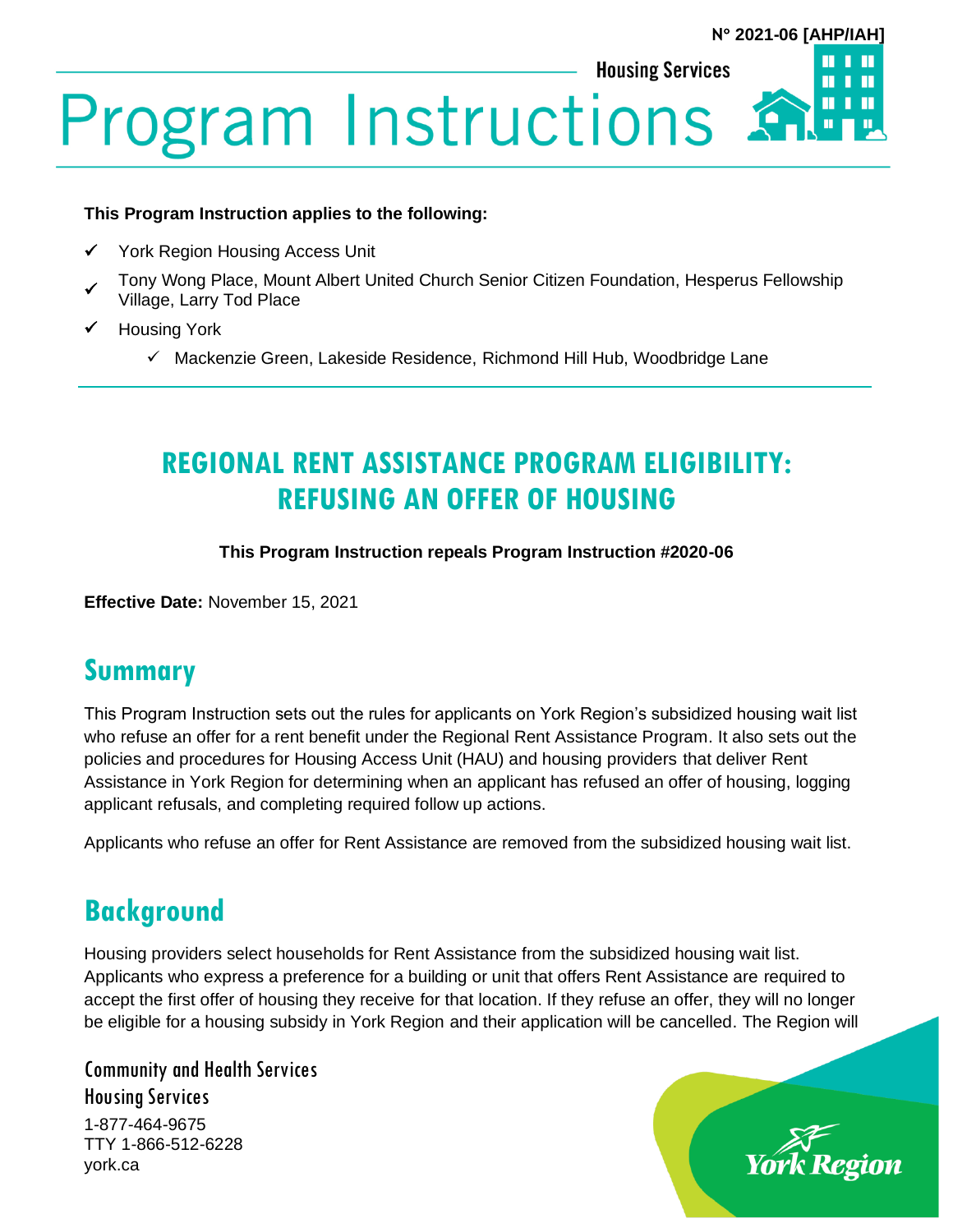consider extenuating circumstances under which a household will continue to be eligible for a housing subsidy after refusing an offer for a unit.

## **Establishing Household Preferences**

Applicants express a preference for units in one of the following ways:

- 1. For Rent Assistance buildings that do not use the online offer process, by adding the building to the building selections listed on their application at any time
- 2. For Rent Assistance buildings that offer subsidized units through the Region's online offer process, by "placing a bid" for an available unit during the seven-day posting period

Information about community housing buildings is publicly available on [york.ca/housing,](https://www.york.ca/wps/portal/yorkhome/support/yr/housing/!ut/p/z1/jY_LDoIwEEW_hQ8wMzQI3Tb4aAsEjTHibEw3lCZaiKILv15C3ArO7ibnPgYIKiBvXs6a3rXeXAd9pviixFZJmaEuI56iwFJolnBc5wmcRgB_nECgf_wTAE3H67mC4QN2L9LCAnWmbxbO1y1UTft8OG-HehoDGItiGaaoUZYc1SbZLVdchriPZoCMfYGJjd3tWL3z-qBsEHwAGMsgeg!!/dz/d5/L2dBISEvZ0FBIS9nQSEh/) and applicants have access to detailed building and unit information about units offered through the online offer process. Applicants are responsible to review building and/or unit information before they add a building to their selections or place a bid through the online offer process.

Applicants can change their building selections at any time before they receive an offer. Applicants who place a bid through the online offer process can cancel their bid at any time during the seven-day posting period in which they placed the bid.

## **Refusing an Offer**

A household will cease to qualify for a housing subsidy and will be removed from the wait list if they refuse an offer for a Rent Assistance unit that meets the following conditions:

- The number of bedrooms in the unit meets York Region's occupancy standards
- The applicant has expressed a preference for the unit by either:
	- o Selected the building location on their application
	- $\circ$  Placing a bid for the unit through York Region's subsidized housing online portal

This refusal rule applies to all applicants on the wait list.

To be considered a valid offer, the housing provider must inform the applicant that they are first in line for a Rent Assistance unit on which the applicant has placed a bid through the online offer process, or that a Rent Assistance unit is available in a building the applicant has selected. The housing provider must advise the applicant of the deadline to accept the unit, either through a direct conversation with them or via email or voice message. Housing providers must allow a minimum of two business days for the applicant to respond to the offer.

Housing providers are required to make reasonable attempts to contact an applicant with an offer. This includes attempting to contact applicants using all phone numbers, alternate contact numbers, email addresses or other contact methods in the applicant's file, unless the applicant has requested otherwise. Housing providers must make at least three attempts to contact the applicant.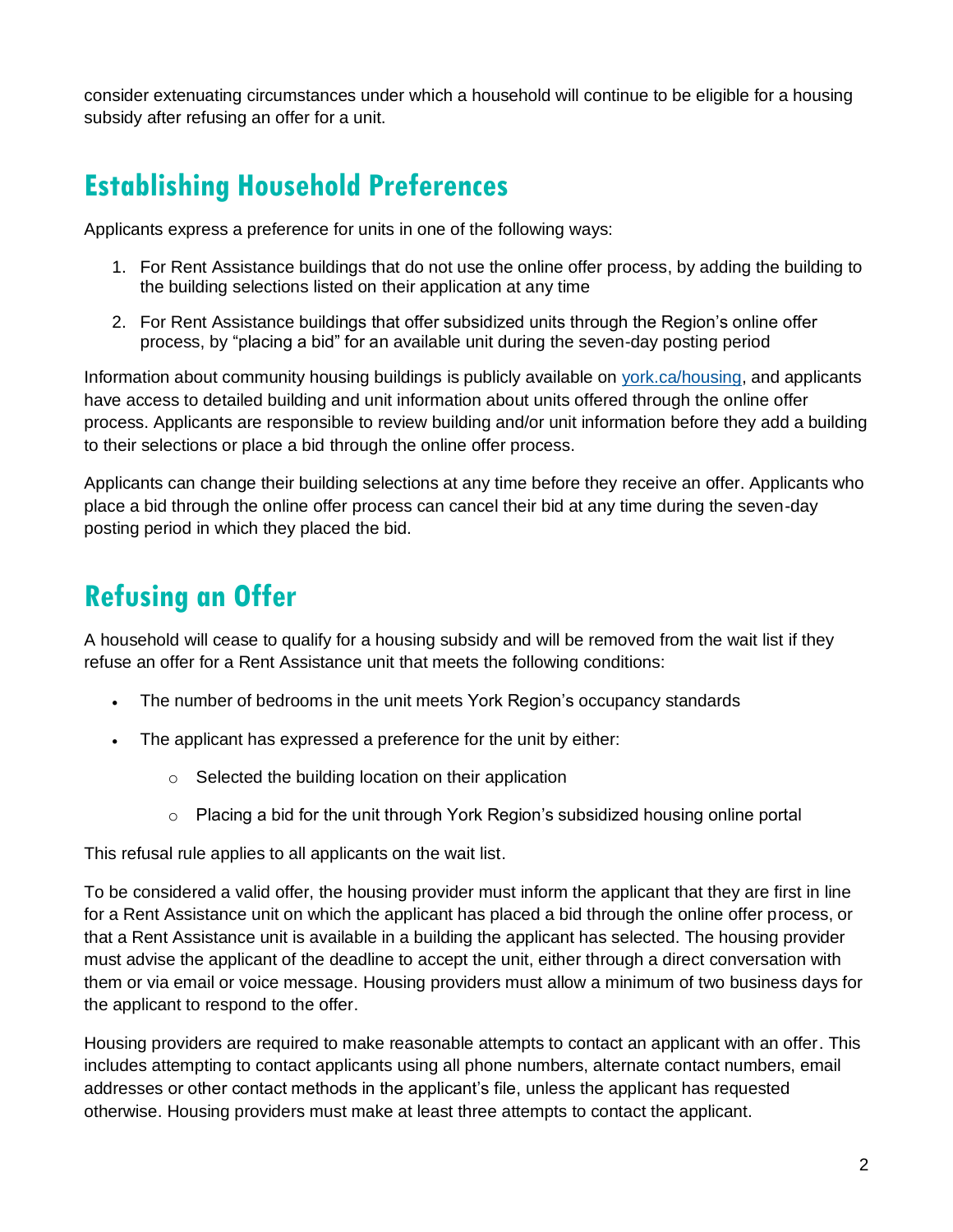Housing providers will be considered to have contacted the applicant when:

- The housing provider has had a direct conversation with the applicant; or
- If the applicant did not respond directly, the housing provider has attempted to contact the applicant using all phone numbers and email addresses listed in the application; and
- If the housing provider is not able to have a direct conversation with the applicant after attempting all phone numbers and email addresses, and there is an alternate contact identified in the application, the housing provider has had a direct conversation with the alternate contact, or a voicemail or email has been left with the alternate contact

An applicant is considered unable to be contacted if:

- All contact methods have been attempted without speaking directly to the applicant or an alternate contact, and
- Leaving a message is not possible (e.g., no voicemail set up, phone number is out of service, or email address has not been provided or email bounces back)

An applicant is considered to have refused the offer if they:

- Do not respond to the offer within the time frame specified by the housing provider
- Cannot be contacted using the contact information on file
- Indicate that they will not accept the unit because they no longer want to live in the building, or they do not like the unit or unit type
- Indicate that they are currently unable to move
- Do not attend a scheduled appointment to view the unit
- Do not come to sign the lease

### **Extenuating Circumstances**

York Region may determine an applicant remains eligible for a housing subsidy if extenuating circumstances prevented them from accepting the offer. An applicant will remain eligible and their file will not be cancelled as a result of a refusal if HAU determines one of the following criteria are met, either through an initial review or the Decision Review process:

- 1. The applicant was in a medical facility at the time of offer
- 2. The unit is in a location that is no longer considered safe for a Special Priority applicant due to proximity of an abuser
- 3. Recent death of a family member (i.e., within three months), including applicants being out of the country for this reason at the time of offer and unable to respond within the time specified by the housing provider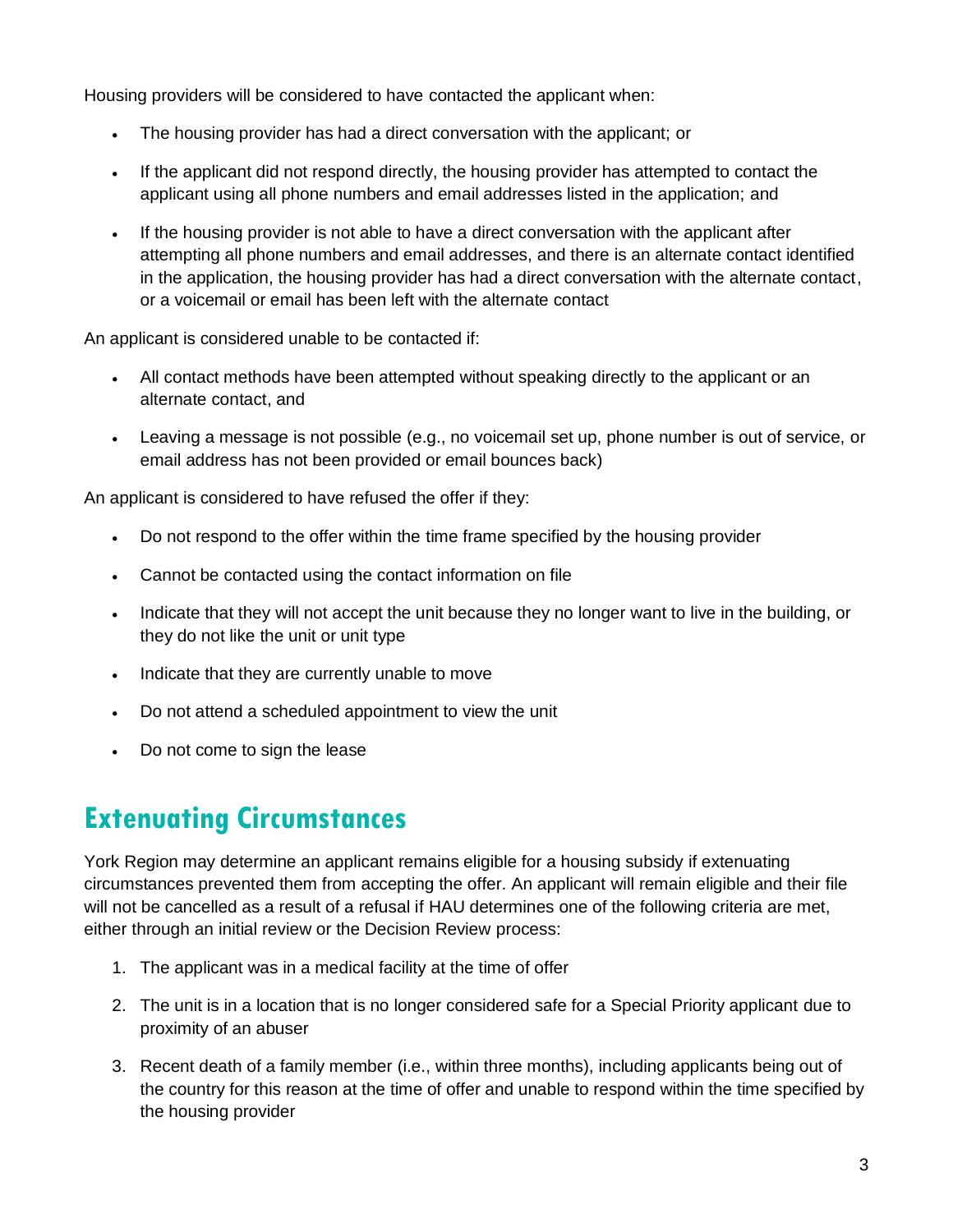- 4. The unit does not meet the applicant's accessibility requirements
	- Applicants typically state their accessibility requirements when applying or when their circumstances change by completing a Request for a Modified Accessible Unit and must provide medical documentation to support their requirements. Applicants who turn down a unit because it does not meet their accessibility requirements may be asked to provide additional verification.
	- Requests for unit features that are not tied to a medical or accessibility need, as verified by medical documentation, such as a request for a unit with a balcony, are not accommodated under this policy, even if the request is identified in the application.

At time of offer, should an applicant inform a housing provider that they did not express a preference for the building or unit, the building was selected in error, or a bid was placed in error, the housing provider must log the offer as refused. The applicant will have an opportunity to request a review of the decision by HAU.

HAU may consider additional extenuating circumstances on a limited basis through the Decision Review process. Applicants may be required to submit verification documents to demonstrate the above criteria are met, such as a doctor's note or travel itinerary.

# **Action Required**

## LOGGING APPLICANT REFUSALS

Housing providers are responsible to log applicant refusals in Rent Café:

- Within one business day after receiving the applicant's response to the offer, or,
- If the applicant does not respond, within one business day after the end of the specified timeframe

The record must identify the reason the applicant refused and include a brief note that identifies when and how the housing provider communicated with the applicant, and a summary of any details or context provided by the applicant.

Logging a refusal in Rent Café suspends the applicant's "Eligible" status, pending a review and decision by HAU.

The [Offer Process and Refusal Job Aid](https://www.york.ca/wps/wcm/connect/yorkpublic/f77223b1-ca22-48cf-9388-ea63161c08a2/Housing-Provider-Offer-Process-and-Refusals-Job-Aid.pdf?MOD=AJPERES) outlines the process for offering units to applicants and for logging outcomes in Rent Café.

#### REVIEWING APPLICANT REFUSALS

HAU monitors housing provider offers and refusals logged in Rent Café on a weekly basis and follows up with applicants as appropriate.

1. If HAU determines there were mitigating circumstances preventing the applicant from accepting an offer, based on the housing provider report, the applicant's status on the wait list will be re